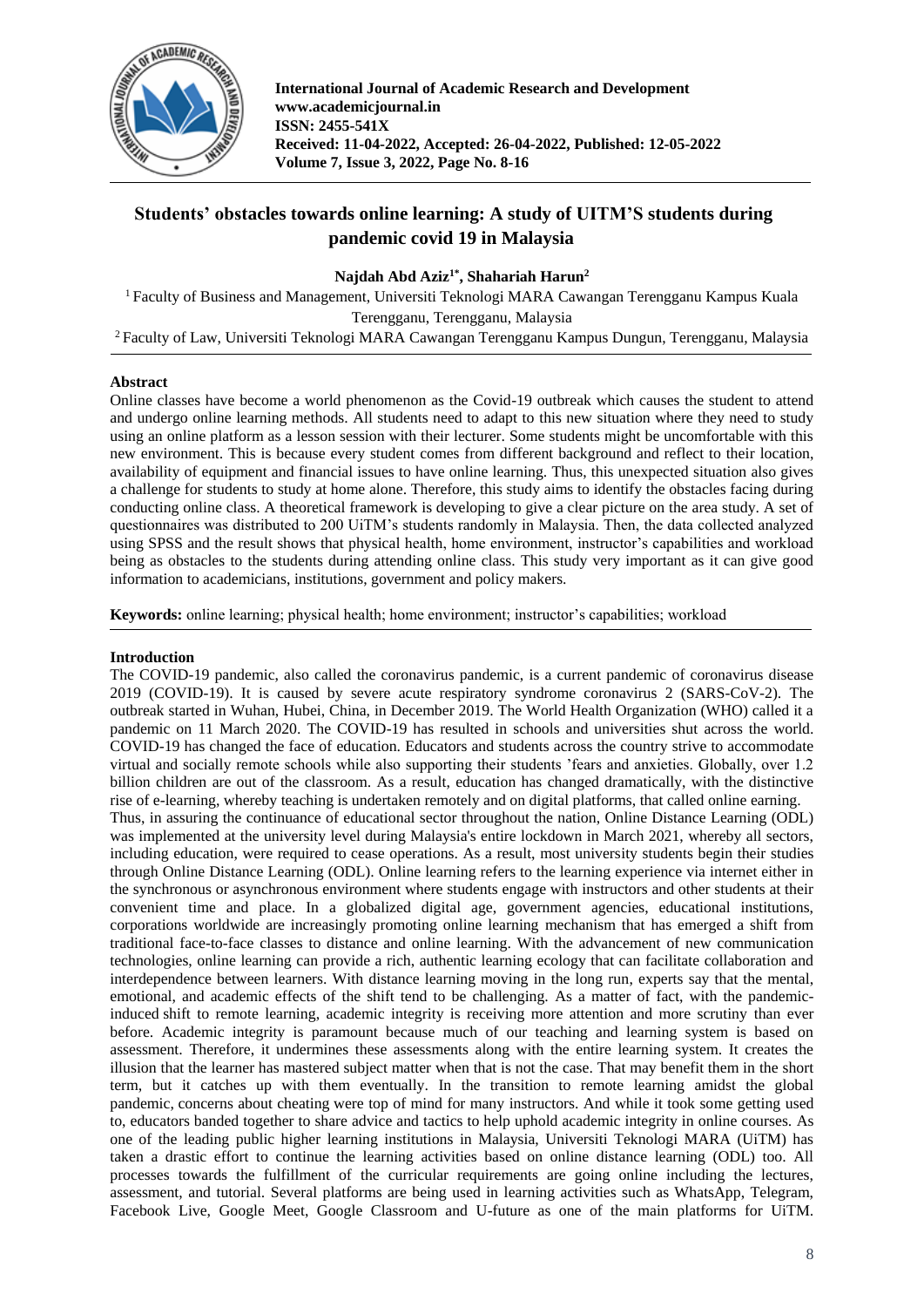Nevertheless, the satisfaction of students in engaging online distance learning (ODL) style is different depending on several factors. Some students really enjoy online learning and several students are not. Saving time and cost plus the flexible mechanism are the factors that lead to students enjoyment. On the other hand, poor internet connection is one of the factors that lead to challenges. Thus, our research will focus on the UiTM students' perspectives towards online learning from different campuses and faculties.

#### **Problem Statement**

Online Distance Learning (ODL) is the new method that is widely used in various countries since the virus occurs. Therefore, the new method has been approved by some teachers and students as it is a convenient and innovative way to learn instead of using physical classes and going to school (Muhammad et. al 2020)  $^{[23]}$ . However, new ideas always come with different types of impact and effect either in positive or negative ways. Physical health and home environment are few from hundreds of problems that come with ODL (Online Distance Learning). People might say that studying at home is comfortable because they have their own space and time to arrange but not for those who think otherwise. But, staring at the laptop or other digital devices to join classes from day to evening or maybe till night might be a factor that our eyes will not function well for a long time. It also may cause back pain or other complicated diseases (Cecilie *et al*., 2021). Moreover, Neha and Sharma (2021)  $[24]$  state that physical health has occurred during virtual class time such as etching in the eye of the students, muscle fatigue and headaches. Watching too much light from the screen can make the eyes become red as they are drying and causing headaches that also may affect a student's sleep cycle. Besides, spending too much time in front of computer and phone screens can cause eyesight problems, as well as frequent headaches, which she believes are caused by prolonged screen exposure. In contrast to classrooms, students are not required to follow good ergonomics practices at home. One of the most common causes of a sudden increase in backaches and fibromyalgia is the way of taking online classes while lying down on beds and sofas. All these factors, including posture, regularity, lack of routine, and attentiveness, have contributed to physical health, as a lack of physical activity has caused the students to become restless and frustrated. Additionally, it had a significant impact on eating habits, which resulted in physical health problems. Students are becoming obese because of a lack of physical activity. According to the findings of the researchers, virtual classes are more harmful than beneficial to both individuals and society because the effects of smartphone and computer screen emitted radiation impair their sight and hearing capacity, making them unable to learn effectively. Likewise, students that co-live with their whole family may also have an impact because they need to cooperate in a noisy environment with their siblings around. Their parents may also ask for help if they are the eldest or old enough to do house chores since they are at home. Those who live near busy roads also experience the noise disturbance and distract them from their studies (Amit et. al 2020; Muhammad et. al 2021) [5]. This is demonstrated by the findings from the analysis of the 19 interviews, which indicate that there is considerable distraction and that remaining silent during class is proving difficult. Besides that, the instructor's ability to teach in the current landscape of online settings also becomes a challenge for UITM students during ODL. The presentation/teaching style of the instructor and the instructor's technical skills in handling online classes are two important elements that influence the instructor's ability to teach during ODL. Based on the study from Claudiu (2020) [10], teachers who lacked the essential technological abilities, were unable to adjust their teaching style or appropriately interact with students in an online setting on time to maintain strong teaching standards. Furthermore, 22.5% of students mentioned that the main issue they encountered was the lack of adaptation of the teaching style to the online environment, this having a negative impact on their ability to assimilate and understand the subjects taught during the courses. Regarding the courses, 32.8% of respondents declared that the schedule was not followed: teachers did not give breaks, classes did not start or end at the established hours. In order for the teaching process to efficiently take place online, a balance between theory and practical tasks, as well as assigning tasks according to the amount of available time students have is necessary (Claudiu, 2020) [10]. Further, Beth (2021) stated that students have reported that their academics burdens have increased since the outbreak began. In fact, several students seem to be overwhelmed by the sheer volume of work they have been handed. Meanwhile, Ida Lim  $(2020)$ <sup>[19]</sup> stated that some students claimed that they are struggled with online class learning attributed to stress, as lecturers tend to provide more homework in this method.

#### **Research Objective**

- 1. To identify the relationship of physical health towards online learning
- 2. To determine the relationship of the home environment towards online learning
- 3. To investigate the relationship of instructor capabilities towards online learning.
- 4. To examine the relationship of students' workload towards online class

#### **Scope of the Study**

The respondents of the study are the students from Universiti Teknologi Mara (UiTM) from different campuses and states. It consists of male and female students who come from all parts and faculties. The survey was conducted using a Google form questionnaire and given to the respondents through a few platforms such as WhatsApp Group, email, Facebook etc.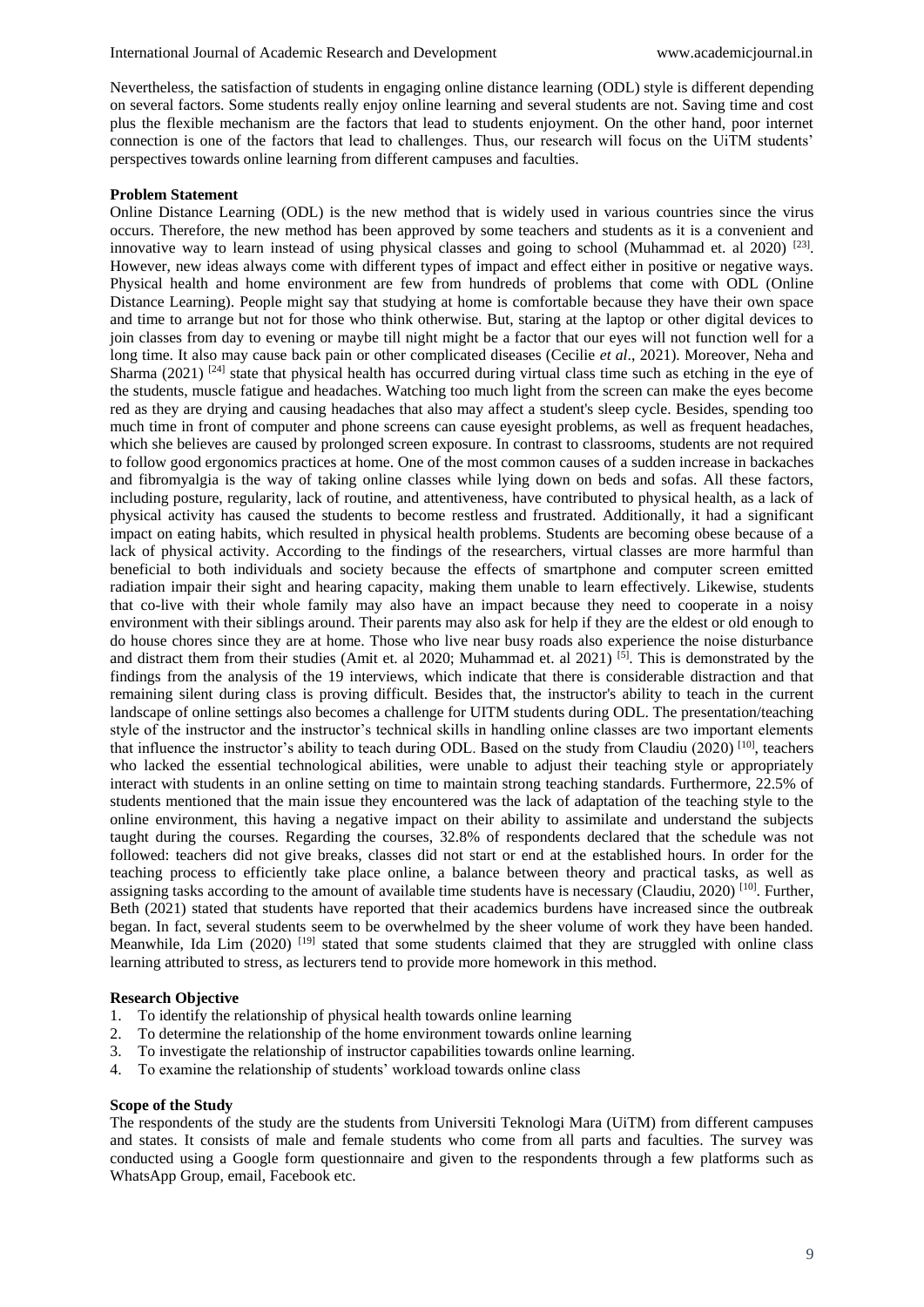#### **Literature Review**

#### **Online Distance Learning (ODL)**

Movement Control Order (MCO) has been implemented by the government to reduce the number of Coronavirus disease cases in Malaysia. During MCO, Malaysians were instructed to stay at home, so it affected the students in continuing their studies in physical education. In continuing their studies, learning activities mode has been changed to the Online Distance Learning (ODL). The conceptual definition of distance education, it is a teaching style in which students finish their studies from anywhere but are not necessarily physically present at the lecture session. In other words, a student learns, studies, and completes their registered courses online without having to attend any physical classes such as a lecture hall, computer lab, library, or any other physical classes (Allam *et al.*, 2020) <sup>[4]</sup>. There are many platforms that have been used in learning activities including Google Classroom, Facebook Live, skype and others. Therefore, they can study from anywhere and can save time and money when they do not have to attend physical classes. In research from Febrianto *et al*. (2020) [14] online learning medium encourages students that are not only informative but also entertaining. This is since they assess the student's digital literacy. Students and educators can optimize the learning process by utilizing the benefits of social media and diverse platforms. It is the type of education where lecturers and students are physically separated, and various online programs are used to promote interactive contact between lecturers and students. In this pandemic COVID-19, distance education is popular among students and institutions for good reason. Online learning is one of the methods of future education. Online learning enables students to learn more quickly and efficiently. The shared space that has been used by both students and educators in learning activities to communicate and deliver the best learning helps them in improving their skills. The other term of Online Distance Learning as addressed by Hazaymeh,  $(2021)$  [16], it is the substitute of conventional distance learning. It involves the use of technology and e-learning to give learners with online education that contributes to the improvement of communication skills and the enhancement of learning experiences. Distance learning education has been introduced due to the rapid development of technology. For today's digital students, online learning is seen as a motivating way for improving self-learning and language education. This mode of learning has been concluded that traditional learning is better to assist and improve learners' performance, engagement, feedback effect, and inspiration. There have been few studies of how universities around the world responded with the COVID-19 outbreak and are currently planning for the upcoming semester (Ghada, 2021) [15]. However, such inventorying is required to assist higher education institutions in overcoming the lockdown, which is likely to last through 2020 and 2021. Information on how other universities have behaved, as well as a look at other countries and their universities, can be extremely beneficial. There have been very few empirical academic studies published on this phenomenon; literature dedicated to understanding how online distance learning undertaken during the COVID-19 lockdown has impacted academic practices in higher education is still being established.

#### **The Relationship between Physical Health and Online Learning**

Students who are learning from home since Covid-19 occurred, are also exposed to many kinds of physical health issues that many people were not aware of such as eye problems, headaches, muscle fatigue and obesity (Neha and Sharma, 2021) [24] .

The eye problem is obviously the side effect of staring at the blue screen for a long time and in addition to the problem, the student's sleep cycle will also be affected because the light emitted from any electronic devices screen will push the sleep period for 2 to 3 hours (Himani, 2021). As a solution to these problems, some of the teachers that hold virtual classes either will provide a five-minute break between classes to their students or 20 minutes of break after three or more classes. There is no in-depth study about the exact problems or losses that our eyes will expose to yet there are factors that can be observed such as ambience light, screen quality and distance of our eyes with the devices when using them (Kakoli, 2020) <sup>[20]</sup>. Mangis (2016) <sup>[21]</sup>, in her thesis, states that online education has further led to the emergence of a sedentary lifestyle resulting in "later bedtimes, longer sleep onset latency and later walking time".

Mangis further argues that even though online courses have offered students the autonomy to work at their space and pace, the sedentary nature of online classes have triggered health issues such as cardiovascular diseases, type 2 diabetes, and depression. Similarly, an empirical study was conducted at the Netaji Subhas University of Technology, New Delhi, to analyze issues related to online classes, such as content delivery, interaction, assessment, and health issues (Chakraborty *et al*., 2021) [8] .

A comparative analysis was made to understand the impact of online classes on the youth of the institute. The study has concluded that students could not cope with the sudden transition in their lifestyle and academia. Many students reported suffering from mental ailments of varying severity. Depression, anxiety, and suicidal thoughts are the prime mental health issues encountered by the students. Alice (2018) stated that when students spend more than two hours on screens every day, they tend to perform more poorly on tests of cognition. They may not come as a total shock, given the research in recent years—and much anecdotal evidence—but it is nice to have more confirmation in the form of research findings. This study conducted at Children's Hospital of Eastern Ontario Research Institute, looked at data from 4,500 children aged 8-11 from 20 locations across the U.S. Their parents answered questions about their usual screen use, their sleep, and time spent in physical activity. The children also completed a cognitive test, which measured executive function, attention, working memory, episodic memory, language, and processing speed.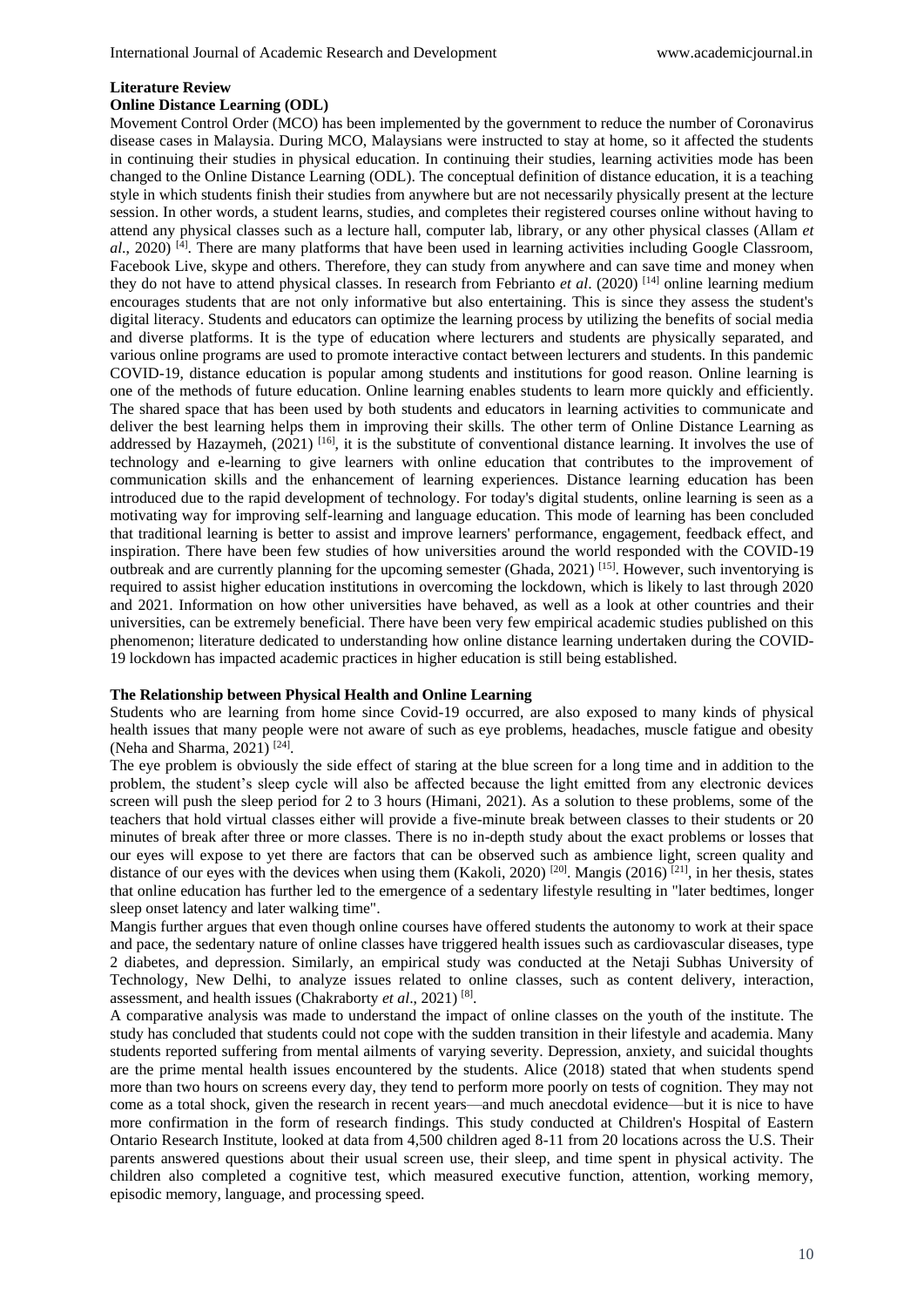#### **The Relationship between Home Environment and Online Learning**

Some students prefer a little environment noise while they are studying, while others find that complete silence allows them to concentrate better. Besides the home environment disruption faced from students, parents' understandings also play a main role to impact the student's studies. According to Younas Muhmmad *et al* (2020), more than fifty percent of students agree that parents' involvement affects their studies. On the contrary, parents who refuse to understand seriously the nature of their children online classes, will keep giving household chores to their child (Amit et. al 2020; Muhammad et. al 2021) <sup>[5]</sup>. Hence, due to interruptions from home and other factors, the student is unable to concentrate in online classes. The home environment is considered as one of the significant factors affecting learners' performance and academic achievement (Expósito et. al., 2020.) Further, Noor Alyani *et al.* (2020)<sup>[25]</sup> identified that the environment has an incredible effect on nurturing human nature, loving and caring behavior, and sharing habits that affect most rather than the tangible environment. Its behavioral dealings, not the architecture that influences students to the maximum degree of learning. Younas *et al*., (2020) said that encouraging levels of families, expectations, and educational activities at home are connected to socio-economic status. Families with different socio-economic status create a different learning situation that affects the child's achievement. Younas Muhmmad *et al*. (2020) found that the family environment potentially inhibits or assists students' overall development. Parents' attitudes have a dominant influence, and if they are supportive, students' performances improve, and their development improves. Interactions between family members boost students by allowing them to strengthen their language, social, and intellectual skills. There is evidence that a supportive family environment boosts a student's self and allows them to be sociable. This self-assurance assists students in improving their ability to adapt to new circumstances, which improves students' academic achievement. Students who grow up in a non-supportive home environment experience challenges in many areas of their lives, including academics. Interactions between family members are common at home. Furthermore, family decisions are an important component that necessitates close interactions among family members. It is the stage at which the importance of a family member's statement or point of view can be determined. Families that include their children in decision-making allow their children to develop selfconfidence and self-esteem, and thus contribute to students' social development. Several studies conducted by Younas *et al.* (2020) indicated that a positive home environment is a significant predictor of students' academic achievement. They made a point of saying that the classroom learning at home is insufficient without the help of the family environment.

#### **The Relationship between Instructor's Capabilities and Online Learning**

Moges (2017) found that most respondents 70% agreed or strongly agreed that tutors explained the outcomes to them and 66% of the respondents said that the lecturer clearly explained to them how the different outcomes will be assessed. Although most respondents (69%) stated that the tutors were well prepared for their session it is still a concern that 31% stated that they feel the lecturers were not so well prepared. On the other hand, Claudiu et. al (2020) [10] recognized that universities did not have the technical capacity to provide optimal conditions for online learning, 69.4% of the respondents complained that they frequently and very frequently encountered technical problems with the platforms provided by the universities (connecting to the platform, signal loss, delayed viewing of messages, the sound was not clear). Some teachers found alternative solutions by using other platforms, but several students were concerned because there was no clear notification about when and where the course would be presented on other platforms (2.5% of agree this aspect). Teachers also did not have the necessary technical skills and they did not manage in such a short time to adapt their teaching style, or to properly interact with students in the ODL. The technical skills of teachers can be represented by their ability to use different functions offered by the E-learning platform for example, using the video conference function where students can actively participate because teachers have the possibility to make them moderators. These technical skills also refer to the ability to present topics through screen sharing, use synchronous chat during presentations, offer students the possibility to work in teams during seminars, post various links on the platform with reference to various sources of information, make short videos for certain laboratories/seminars and to post them on the platform. Some teachers managed to find solutions while others were not interested in trying to learn how to teach online. Thus, 86.4% of students stated that teachers frequently used a limited number of tools provided by the E-learning platform. They used only the basic tools which were almost mandatory for conducting the courses, and 30.6% of students declared they have used such instruments. Moreover, 15% of students mentioned that teachers did not have the necessary skills and they did not seem eager to improve their teaching skills in the online environment. Based on the studies from Yan Wang (2021) [31], it shows that 90% of teachers had told students the teaching objective, offered learning resources, given assignments, and interacted with them. During online medical education, 69.27% of the surveyed teachers chose to change or use more learning platforms online and tended to use platforms with more available functions. Some researchers in developing countries thought that assessment via relatively unfamiliar methods and environments is challenging to both the students and examiners. Furthermore, the study observed that only 12% of the courses were taken through live- stream. Most teachers chose to let the students watch videos instead of teaching them in person online. Teachers could not perceive whether the students got it by detecting expressions on the students' faces on the Internet. Numerous teachers in China still could not utilize different kinds of online education tools proficiently. The majority's concept of online education was limited to watching videos and assignments online. Educating teachers to transform the idea is essential for medical schools in China. In addition, in the research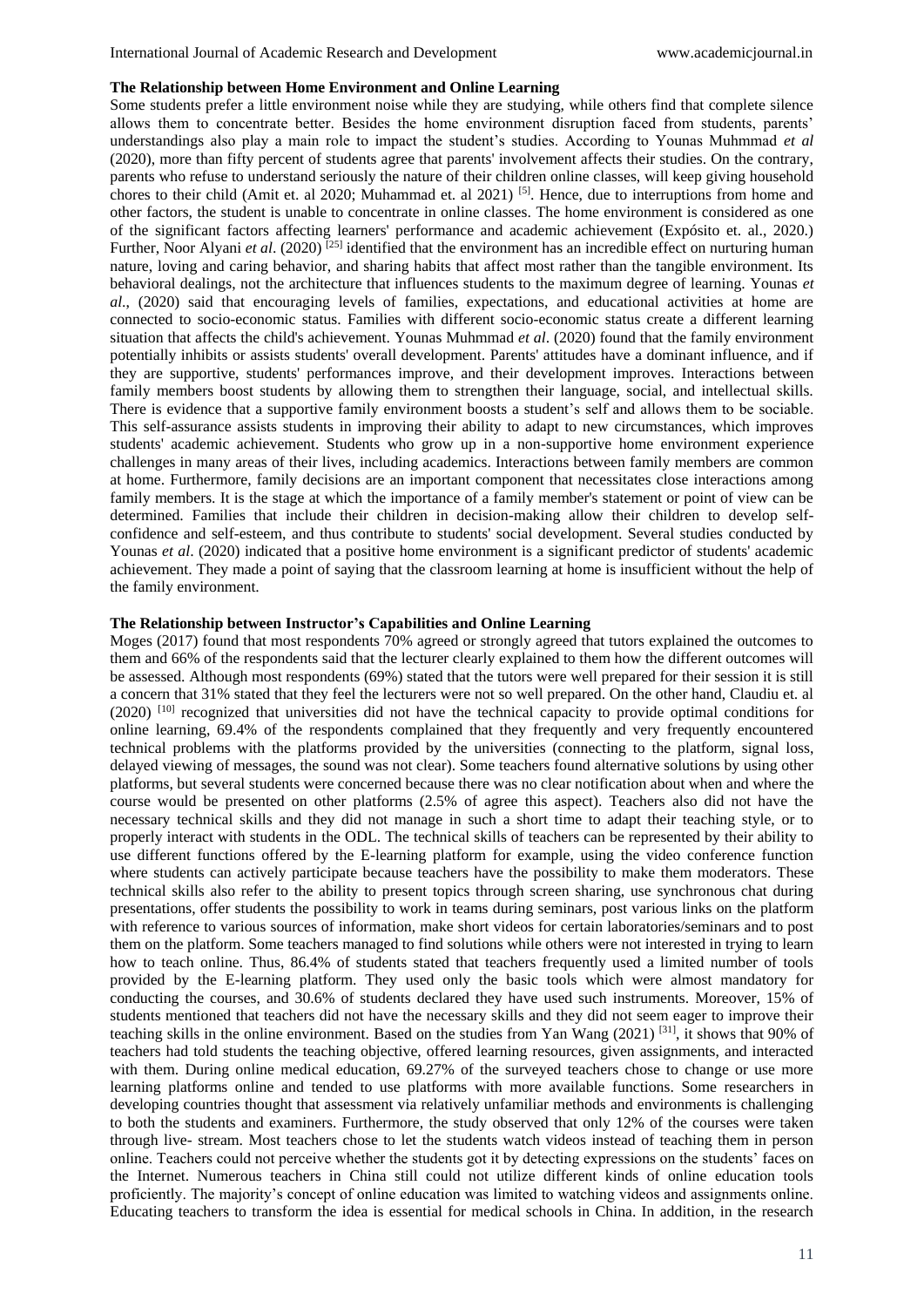done by Abhinandan and Anupama (2020)<sup>[1]</sup> noticed that students opined that an online class has a significant impact on their learning style, and they also agreed that they get support from the teacher in online class like getting good reading material and clarifying their doubt through online tools. But students do not believe that an online class replaces the traditional face-to-face classroom teaching, and they feel that online courses are not comfortable when compared to the conventional method of teaching. Finally, using the updated MSLQ instrument, all freshmen students were asked to score their motivation in using Educational Technologies during the COVID-19 Pandemic. They are motivated to use the educational technologies in their task value (4.10) followed by Control of Learning Beliefs (3.92), Extrinsic Motivation (3.90), Intrinsic Motivation (3.70), and in Anxiety Test (3.67). Therefore, despite the sudden shift in the teaching modalities from the traditional classroom setup, the students often utilized the educational technologies as they are often motivated to join their online and distance classes. However, it is noteworthy to observe that their self-efficacy and performance are slightly off. Therefore, teachers should consider different teaching strategies in this learning setup to enjoy and appreciate the distance and online learning. (Ernie et. al 2020)<sup>[11]</sup>

### **The Relationship between Students' Workload and Online Learning**

Emily *et al*. (2021) studied impacts of workload among adolescents in English high school. 439 of students on the West Coast of the United States were selected as a sample in this study. Surprisingly, the result shows that workload does not impact on their stress during online learning. They claimed that they have more or enough time to complete all the tasks compared to previous year since workload demand and time constraints are more manageable this year and not threatening to their self-worth or grade. Mastering much knowledge through assignments, tests and examination in a short time would lead to academic pressure among the students. Hence, Chunjiang *et al*. (2020) examined the relationships between Chinese college students stress and health during the COVID 19 pandemic. 867 undergraduate students from four public universities in China were selected as the respondents in this study. The study found that academic workloads such as bulky online tasks or assignments, examinations and excessive online learning curriculum had contributed some negative impacts on students' stress and health.

Thus, based on this finding, several parties should take an immediate action to resolve them. Rebeca (2020)  $^{[25]}$ stated that everyone education have become more challenging because of an increased amount of assignment and a limited social contract.

Study for online classes does not feel like studying at all, instead, it is simply a matter of completing assignments. Professors or lecturers have replaced active learning with an abundance of written materials, additional readings, and other out-of-class tasks. Online classes seem to have the same auto fill capacity as vending machines, which is as soon as the students finish one assignment, other two more will appear to wreak the student's day. With the quantity of work increasing every day, students have reached a point where they are unable to take even a tiny break, as if school has taken control of students' mental health, which is distressing and draining.



### **Theoretical Framework**

**Fig 1**

### **Hypothesis**

- H1: Physical health has positive relationship towards online learning
- H2: Home environment has positive relationship towards online learning
- H3: Instructor's capabilities have positive relationship towards online learning
- H4: Workload has positive relationship towards online learning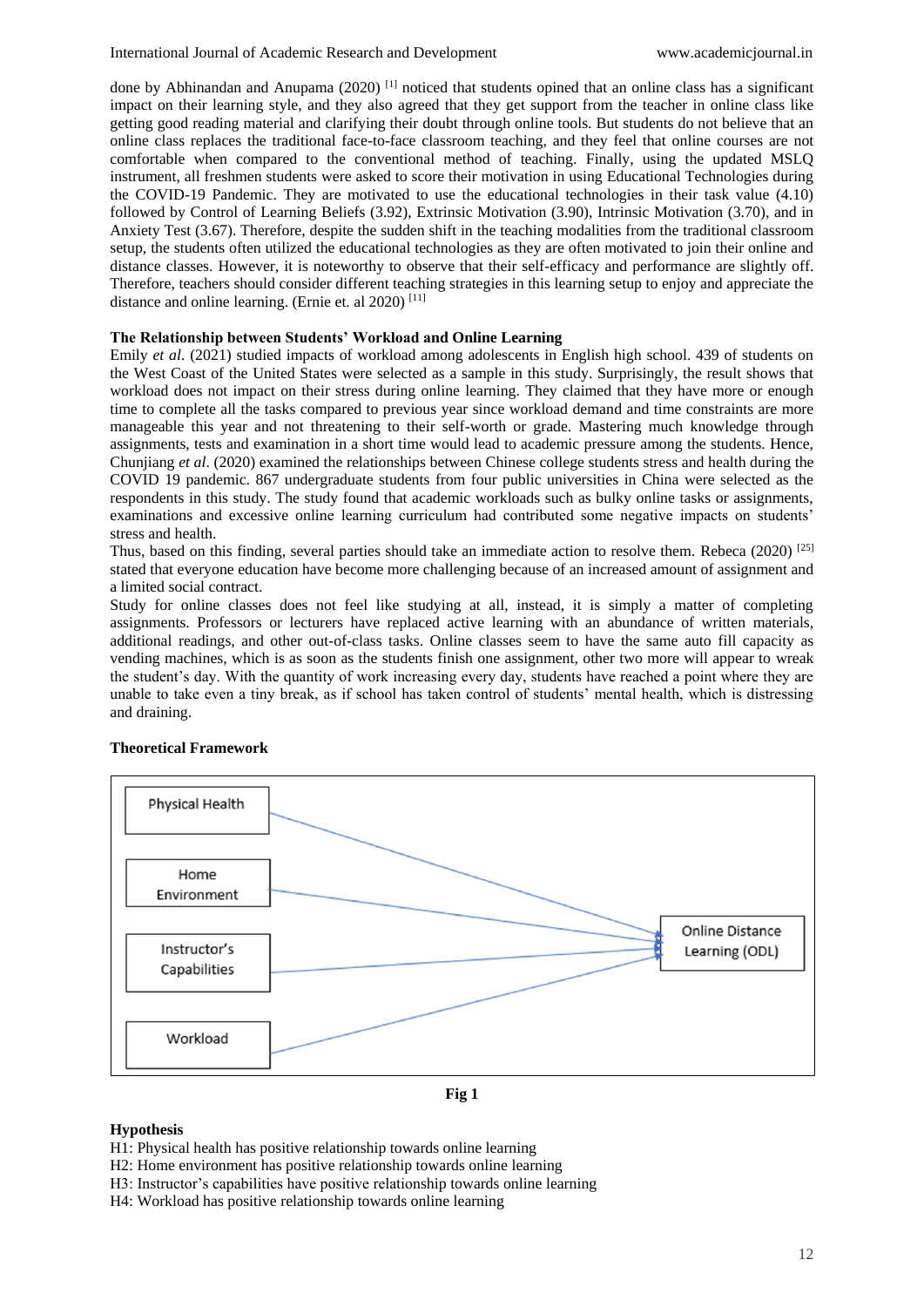# **Methodology**

### **Population**

The population of this study is UiTM students in all campuses in Malaysia that join online learning during COVID-19 pandemic. The university had one main campus and 34 state campuses, that offers over 500 programs ranging from foundation to postgraduate level

### **Sample Size and Sampling Technique**

200 students were chosen as a sample and online survey via google form were distributed to them. Nonprobability convenience sampling was used in this study due to simplicity and convenience. In marketing surveys, there is often unknown target population to which the researcher wants to generalize the findings, thus convenience sampling is highly recommended (Hulland *et al.*, 2017)<sup>[17]</sup>.

### **Instrument**

The questions were divided into six sections which are demographic profile, online learning, physical health, home environment, instructor's capabilities, and workload. All the questions in each section except demographic profile were measured by using a 5-point Likert Scale as a scaled response of this type takes no more values, the error introduced by assuming that differences between the discrete points are equal become smaller. In addition, it is a simple method to administer effectively (Zikmund et. al., 2010).

**Table 1**

| <b>Section</b>            | No. of items |
|---------------------------|--------------|
| Demographic data          |              |
| Online learning           |              |
| Physical health           |              |
| Home environment          |              |
| Instructor's capabilities |              |
| Workload                  |              |

#### **Data Collection**

The starting task of the research is by distributing the questionnaire in Google Forms to all UiTM students through various platforms such as WhatsApp, Telegram and other social media that we can get through. Each question that relates to the variables will have 5 types of measurement starting from 1 that shows the respondent strongly disagrees and ending with number 5 which respondent strongly agrees. Then the data were analyzed using SPSS method.

# **Findings and Analysis**

## **Reliability Test**

This is analysis for reliability test. This section will focus on verifying the internal accuracy of the data values provided to 200 respondents using the Cronbach's Alpha test on the individual scales.

| Variables                 | <b>Number of items</b> | <b>Cronbach's Alpha</b> |
|---------------------------|------------------------|-------------------------|
| Physical health           |                        | .856                    |
| Home environment          |                        | .858                    |
| Instructor's capabilities |                        | .843                    |
| Workload                  |                        | .860                    |
| Online learning           |                        | 850                     |

| <b>Table 2: Reliability Test</b> |  |
|----------------------------------|--|
|----------------------------------|--|

Table 2 shows the results of reliability test. Based on the table, the Cronbach's alpha for all dependent variable is greater than 0.60. This meant that the variables were measured with items that were both reliable and consistent (Taherdoost, 2016) <sup>[27]</sup>. According to Sekaran (2003) <sup>[26]</sup>, Cronbach Alpha must be more than 0.5, while Mohd Najid (1999) recommends a minimum value equal to 0.6. Since all variables are in the range of 0.843 – 0.860, which is considered as excellent reliability.

#### **Normality Test**

The determination of goodness fit of data involves the analysis of normality test. The results of the normality test for each dimension of the independent variable are shown in the table. Skewness and kurtosis should be zero near or near zero, indicating a perfectly normal distribution.

|  |  | Table 3: Normality Test |  |  |
|--|--|-------------------------|--|--|
|--|--|-------------------------|--|--|

|      | <b>Physical health</b> |      | Home environment Instructor's capabilities  Workload |        |
|------|------------------------|------|------------------------------------------------------|--------|
| Mean | .4060                  | 5230 |                                                      | 4.6708 |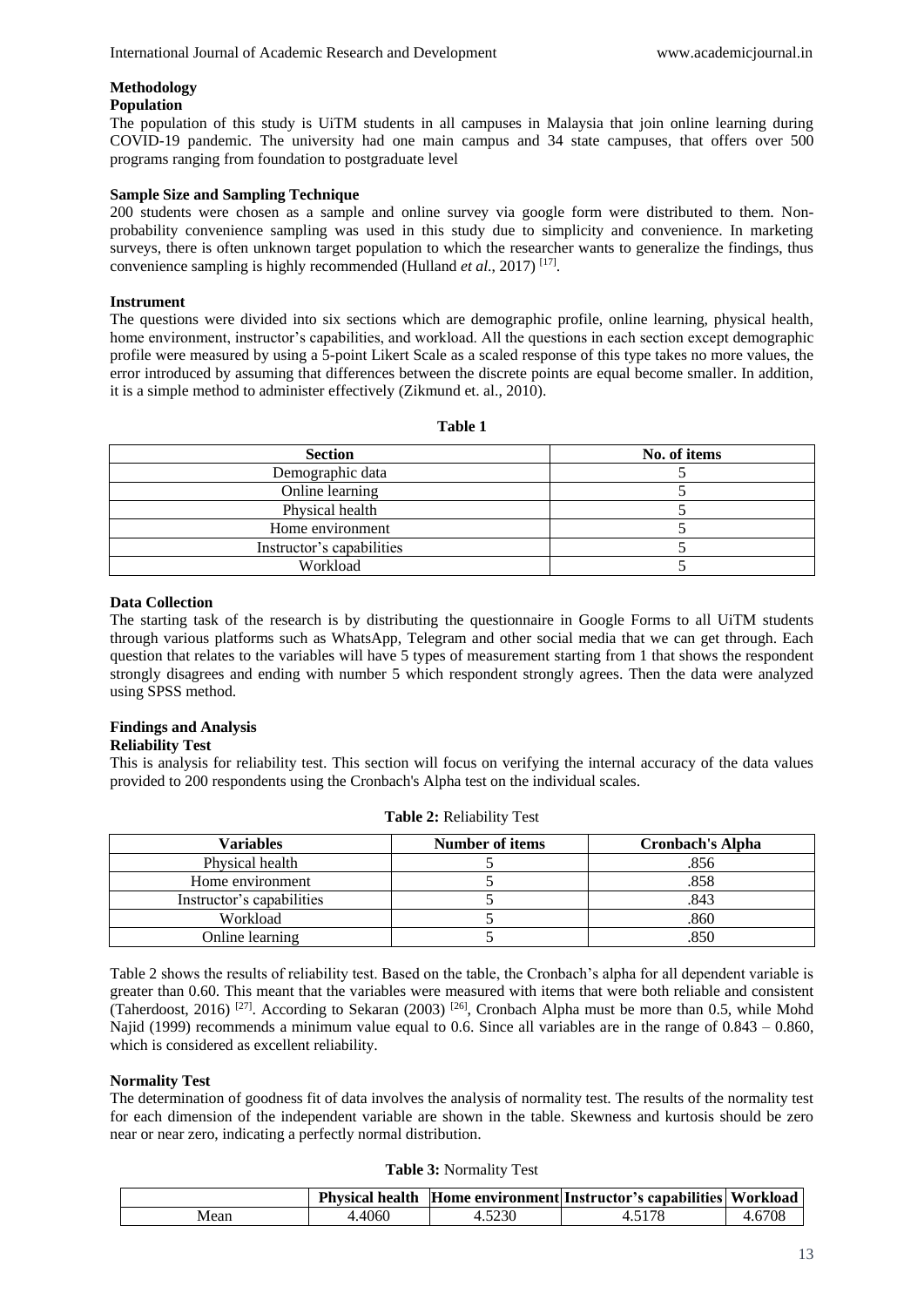International Journal of Academic Research and Development www.academicjournal.in

| Median                        | 4.4000   | 4.4000   | 4.6000   | .8000  |
|-------------------------------|----------|----------|----------|--------|
| <b>Skewness</b>               | $-1.167$ | $-1.941$ | $-2.153$ | -1.315 |
| <b>Std. Error of Skewness</b> | .191     | 191      | .191     | .191   |
| Kurtosis                      | 4.692    | 8.945    | 9.473    | 3.361  |
| <b>Std.</b> Error of Kurtosis | 382      | .382     | .382     | .382   |

According to Table 3, the mean and median scores for each variable (physical health: mean= 4.4060, median= 4.4000; home environment: mean= 4.5230, median= 4.4000; instructor's capabilities; mean= 4.5178, median= 4.6000; workload: mean= 4.6708, median= 4.8000) were nearly identical. Additionally, the skewness and kurtosis scores for each variable (physical health: skewness= -1.167, kurtosis= 4.692; home environment: skewness= -1.941, kurtosis= 8.945; instructor's capabilities: skewness= -2.153, kurtosis= 9.473; workload: skewness=  $-1.315$ , kurtosis= 3.361) were also within the range of  $+/-3$ . Therefore, the sample was considered normal. This means the overall findings of the analysis conducted for the study can be generalized to the whole population.

| <b>Table 4: Correlations</b> |
|------------------------------|
|------------------------------|

|                              |                            | Online<br>learning | <b>Physical</b><br>health | Home<br>environment | Instructor's<br>capabilities | Workload   |
|------------------------------|----------------------------|--------------------|---------------------------|---------------------|------------------------------|------------|
|                              | Pearson Correlation        |                    | $.563**$                  | $.591**$            | $.645**$                     | $.680**$   |
| Online learning              | Sig. (2-tailed)            |                    | .000.                     | .000                | .000                         | .000       |
|                              | N                          | 200                | <b>200</b>                | <b>200</b>          | 200                          | <b>200</b> |
|                              | <b>Pearson Correlation</b> | $.563**$           |                           | $.492**$            | $.631**$                     | $.529**$   |
| Physical health              | Sig. (2-tailed)            | .000               |                           | .000                | .000                         | .000       |
|                              | N                          | 200                | <b>200</b>                | <b>200</b>          | <b>200</b>                   | <b>200</b> |
| Home<br>environment          | <b>Pearson Correlation</b> | $.591**$           | $.492**$                  |                     | $.642**$                     | $.552***$  |
|                              | Sig. (2-tailed)            | .000               | .000                      |                     | .000                         | .000       |
|                              | N                          | 200                | 200                       | <b>200</b>          | 200                          | 200        |
| Instructor's<br>capabilities | <b>Pearson Correlation</b> | $.645**$           | $.631**$                  | $.642**$            |                              | $.640**$   |
|                              | $Sig. (2-tailed)$          | .000               | .000                      | .000                |                              | .000       |
|                              | N                          | 200                | <b>200</b>                | 200                 | 200                          | 200        |
| Workload                     | <b>Pearson Correlation</b> | $.680**$           | $.529$ <sup>**</sup>      | $.552**$            | $.640**$                     |            |
|                              | Sig. (2-tailed)            | .000               | .000                      | .000                | .000                         |            |
|                              | N                          | 200                | 200                       | 200                 | 200                          | 200        |

\*\*. Correlation is significant at the 0.01 level (2-tailed).

Table 4 shows the relationship between independent variables (physical health, home environment, instructor's capabilities, workload) and dependent variable (online learning). The result shows that workload (r=0.680) and instructor's capabilities  $(r=0.645)$  have a strong relationship with online learning. The remaining independent variables: home environment,  $(r=0.591)$  and physical health  $(r=0.563)$  show a moderate association with the dependent variable.

All relationships are significant with a p-value of 0.000 ( $p<0.05$ ) at 0.01 significant level. Thus, hypotheses 1, 2, 3 and 4 were supported.

### **Discussion**

At the beginning of this study, it was highlighted that the main objective was to determine the relationships between physical health, home environment, instructor's capabilities and workload on online learning. The result from the analysis vividly shows that all independent variables have positive relationship with online learning during pandemic Covid 19. Thus, it can be concluded that all the research objectives had been met based on the data and findings. Further, hypotheses 1, 2, 3 and 4 are supported which it revealed that there is a strong relationship between workload and instructor's capabilities towards online learning.

#### **Conclusion**

All in all, the objectives are possible to be achieved as currently the government is taking a stringent measure to flatten the curve of Covid 19 spread among the citizens, i.e., the Movement Control Order (MCO) was enforced throughout the countries. Hence, the Ministry of Higher Education announced that all public and private universities in Malaysia must adopt online learning in delivering the education to the students. This 'new norm' is a challenge that must be absorbed by all students as they need to face the drastic changes gradually in their studies.

Overall, this study is very pivotal and demanded by various parties such as academicians, university authorities, government bodies and others in developing new policies and strategies especially in academic and educational matters.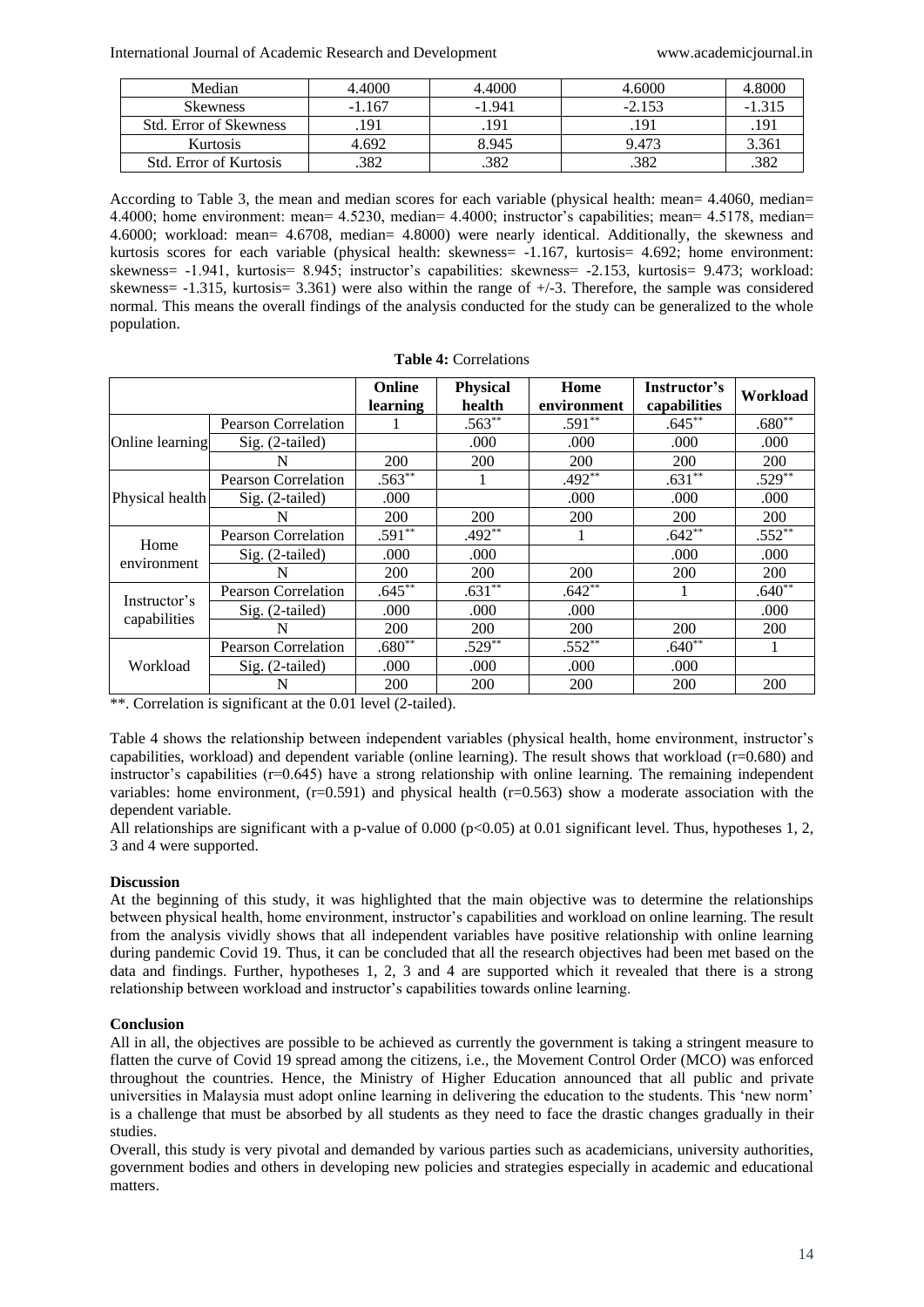#### **References**

- 1. Abhinandan k, Anupama N. A Study on Perception of Teachers and Students toward Online Classes in Dakshina Kannada and Udupi District. Asian Association of Open Universities Journal, 2020:15(3):7.
- 2. Alice GW. How Too Much Screen Time Affects Kids' Bodies and Brains. Forbes. 2018. https://www.forbes.com/sites/alicegwalton/2018/04/16/how-too-much-screen-time-affects-kids bodiesandbrains/?sh=1450ca241549.
- 3. Allam SNS, Hassan MS, Mohideen RS, Ramlan AF, Kamal RM. Online Distance Learning Readiness during Covid-19 Outbreak among Undergraduate Students. International Journal of Academic Research in Business and Social Sciences,2020:10(5):642-657.
- 4. Amit DJ, Chuan-Guo G, Wenjie M, Raaj SM, Erica TW. Risk of COVID-19 among Front-Line Health-Care Workers and The General Community: A Prospective Cohort Study, Lancet Public Health,2020:5:475-83.
- 5. Beth. Mobility Network Models of COVID-19 Explain Inequities and Inform Reopening. Nature 589, 2021, 82–87.
- 6. Cecilia Temilola Olugbara RE. Meta-Analysis of Factors Influencing Student Acceptance of Massive Open Online Courses for Open Distance Learning. The African Journal of Information Systems, 2021, 370-400.
- 7. Chakraborty P, Prabhat M, Manu SG, Savita Y, Anshika A. Opinion of Students on Online Education during the COVID-19 Pandemic. Human Behavior and Emerging Technologies,2021:3(3):357-365.
- 8. Chunjiang Y, Chen A, Chen Y. College Students' Stress and Health in the COVID 19 Pandemic: The Role of Academic Workload, Separation from School, and Fears of Contagion. PLoS ONE,2021:16(2). e0246676. https://doi.org/10.1371/journal.pone.0246676.
- 9. Claudiu Coman LGS. Online Teaching and Learning in Higher Education during the Coronavirus Pandemic: Students' Perspective. Sustainability, 2020, 2-24.
- 10. Emily N, Horlin C, Hutchison J, Murray JA, Robson L, Seery MK. Ten Simple Rules for Supporting a Temporary Online Pivot in Higher Education. PLoS Comput Biol,2020:16(10). e1008242. https://doi.org/10.1371/journal.pcbi.1008242.
- 11. Ernie C, Avila GJ. Students' Perception on Online and Distance and their Motivation and Learning Strategies in using Educational Technologies during COVID-19 Pandemic. Journal of Physics: Conference Series, 2020, 5.
- 12. Expesito Di Renzo L, Gualtieri P, Pivari. Eating Habits and Lifestyle Changes during COVID-19 Lockdown: An Italian Survey. J Transl Med,2020:18:229. https://doi.org/10.1186/s12967-020-02399-5.
- 13. Febrianto PT, Mas' udah S, Megasari LA. lmplementation of Online Learning during the Covid-19 Pandemic on Madura lsland, lndonesia. lnternational Joumal of Learning, Teaching and Educational Research,2020:19(8):233-254.
- 14. Ghada Refaat El. Said. How Did the COVID-19 Pandemic Affect Higher Education Learning Experience? An Empirical Investigation of Learners' Academic Performance at a University in a Developing Country. Advances in Human-Computer Interaction Article ID 6649524, 2021, 10.
- 15. Hazaymeh WA. EFL Students' Perceptions of Online Distance Learning for Enhancing English Language Learning during Covid-19 Pandemic. International Journal of Instruction,2021:14(3).
- 16. Hilmani A. Design of an E-Health Platform Using Artificial Intelligence Technologies for the Surveillance and Prevention of Patients with Cardiovascular Diseases against Covid19, May 20. European Journal of Preventive Cardiology, 2021.
- 17. Hulland J, Hans B, Keith MS. Marketing Survey Research Best Practices: Evidence and Recommendations from a Review of JAMS Articles. J. of the Acad. Mark. Sci, 2017. DOI 10.1007/s11747-017-0532-y.
- 18. Ida Lim. Reality for Malaysia's University Students: Online learning Challenges, Stress Workload; Possible Solutions for Fully Digital Future until Dec. Malay Mail. https://www.malaymail.com/news/malaysia/2020/05/30/reality-for-malaysias-university-studentsonlinelearning-challenges-stress/1870717. Retrieved, 2020.
- 19. Kakoli S. Creating a Culture of Diversity and Inclusiveness in India. Springer Nature Singapore Pte. Ltd, 2020. ISBN 978-981-16-4236-4.
- 20. Mangis J. Online Learning and the Effects on Functional Health: A Pilot Study. EWU Master's Thesis Collection, 2016, 386. http://dc.ewu.edu/theses/386.
- 21. Moges B. Students' Perception on Quality Dimensions and Challenges Faced on Open Distance Learning in the Higher Education, Ethiopia. Research on Humanities and Social Sciences, 2017, 57-70.
- 22. Muhammad H, Shakila Ziaul HM, Mashiyat T, Shahin S. COVID-19 and the Environment: A Critical Review and Research Agenda. Science of the Total Environment, 2020, 745.
- 23. Neha, Sharma. Digital Marketing as an Effective Tool for Advertising in India: A Critical Review. PalArch's Journal of Archaeology of Egypt / Egyptology, 2021:18(09):37-49.
- 24. Noor Alyani, Selvanathan M, Hussin NAM. Students Learning Experiences during COVID 19: Work From Home Period in Malaysian Higher Learning Institutions. Teaching Public Administration, 2020. doi:10.1177/0144739420977900.
- 25. Rebeca A. It's Time We Face it: Online Courses Are More Work. Retrieved, 2020. from https://thegatewayonline.ca/2020/10/its-time-we-face-it-onlinecourses- are-more-work/
- 26. Sekaran U. Research Methods for Business: A Skill-Building Approach, 2003.